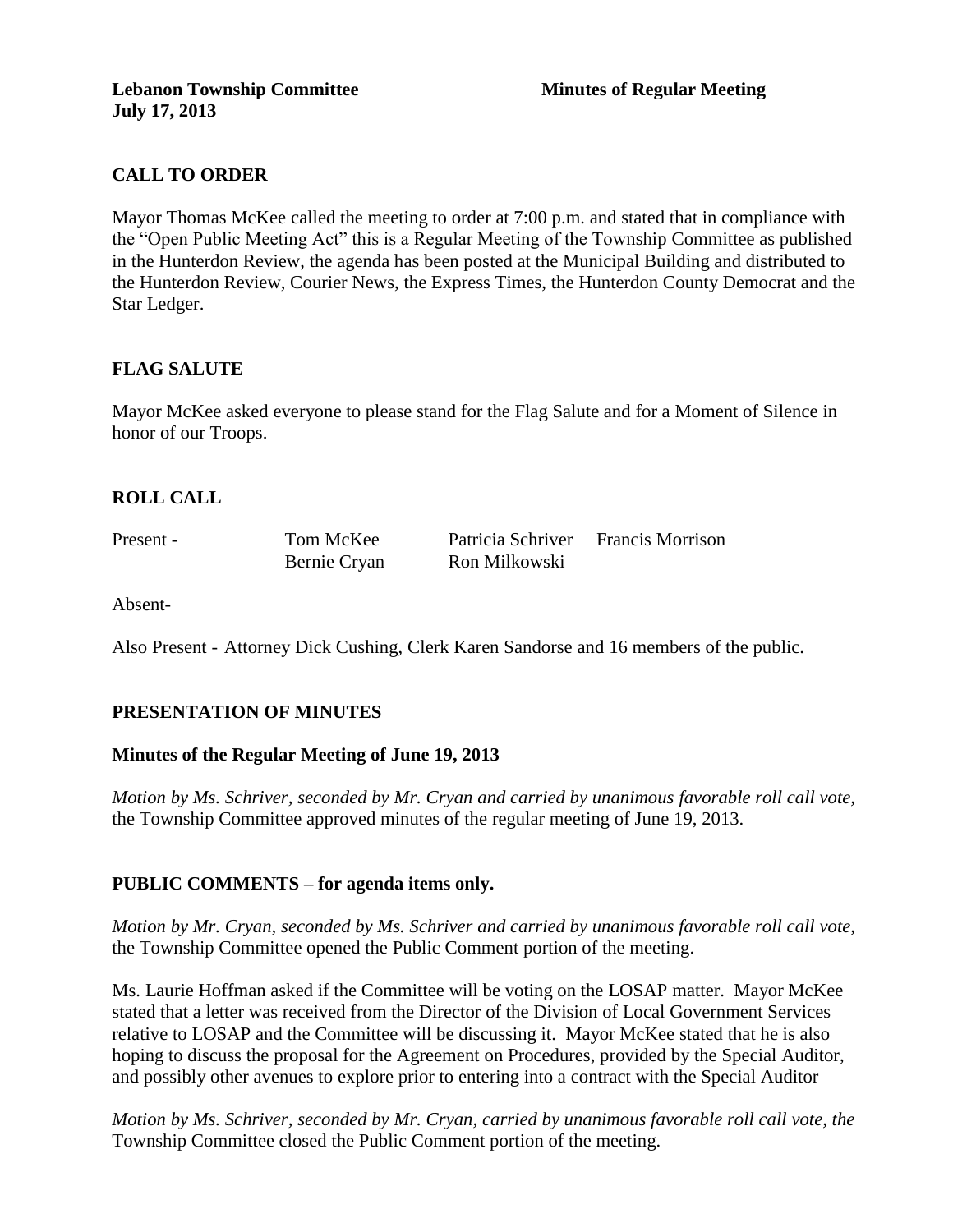LTCM 07/17/2013 Page 2 of 11

#### **RESOLUTION**

#### **Resolution No. 67-2013- Plenary Retail Consumption License**

*Motion by Mr. Cryan, seconded by Mr. Morrison and carried by unanimous favorable roll*  call vote, the Township Committee approved Resolution No. 67-2013 as written below.

#### RESOLUTION NO. 67-2013 RESOLUTION RENEWING PLENARY RETAIL CONSUMPTION LICENSES

WHEREAS, each of the listed Plenary Retail Consumption Licensees have submitted application forms that have been completed in all respects; and

WHEREAS, the applicants are qualified to be licensed according to all statutory, regulatory and local government ABC Laws and regulations; and

WHEREAS, each have paid a filing fee of \$200.00 to the State of New Jersey and a Township License Fee of \$2,500.00

NOW, THEREFORE BE IT RESOLVED, by the Township Committee of the Township of Lebanon, in the County of Hunterdon, State of New Jersey, that the listed Licenses be granted a renewal for the 2013-2014 year:

1019-33-002-005 ONOROSA INC. 282 Route 513

#### **Resolution No. 68-2013- Appointing a Public Works Manager**

*Motion by Mr. Cryan, seconded by Ms. Schriver and carried by unanimous favorable roll*  call vote, the Township Committee approved Resolution No. 68-2013 as written below.

> TOWNSHIP OF LEBANON COUNTY OF HUNTERDON STATE OF NEW JERSEY RESOLUTION NO. 68-2013

### RESOLUTION CONFIRMING WARREN GABRIEL AS THE CERTIFIED PUBLIC WORKS MANAGER

WHEREAS, Warren Gabriel was serving in the position of Acting Director of Public Works for the Township of Lebanon until such time as he received his Certification as a Certified Public Works Manager; and

WHEREAS, the State of New Jersey has certified Warren Gabriel as a Certified Public Works Manager; and

WHEREAS, it was the understanding with Warren Gabriel that he would become the Director of Public Works upon receipt of his designation as Certified Public Works Manager; and

WHEREAS, the Township Committee wishes to memorialize that action.

NOW, THEREFORE, BE IT RESOLVED by the Township Committee of the Township of Lebanon, County of Hunterdon, State of New Jersey, as follows: Warren Gabriel is appointed as the Director of Public Works.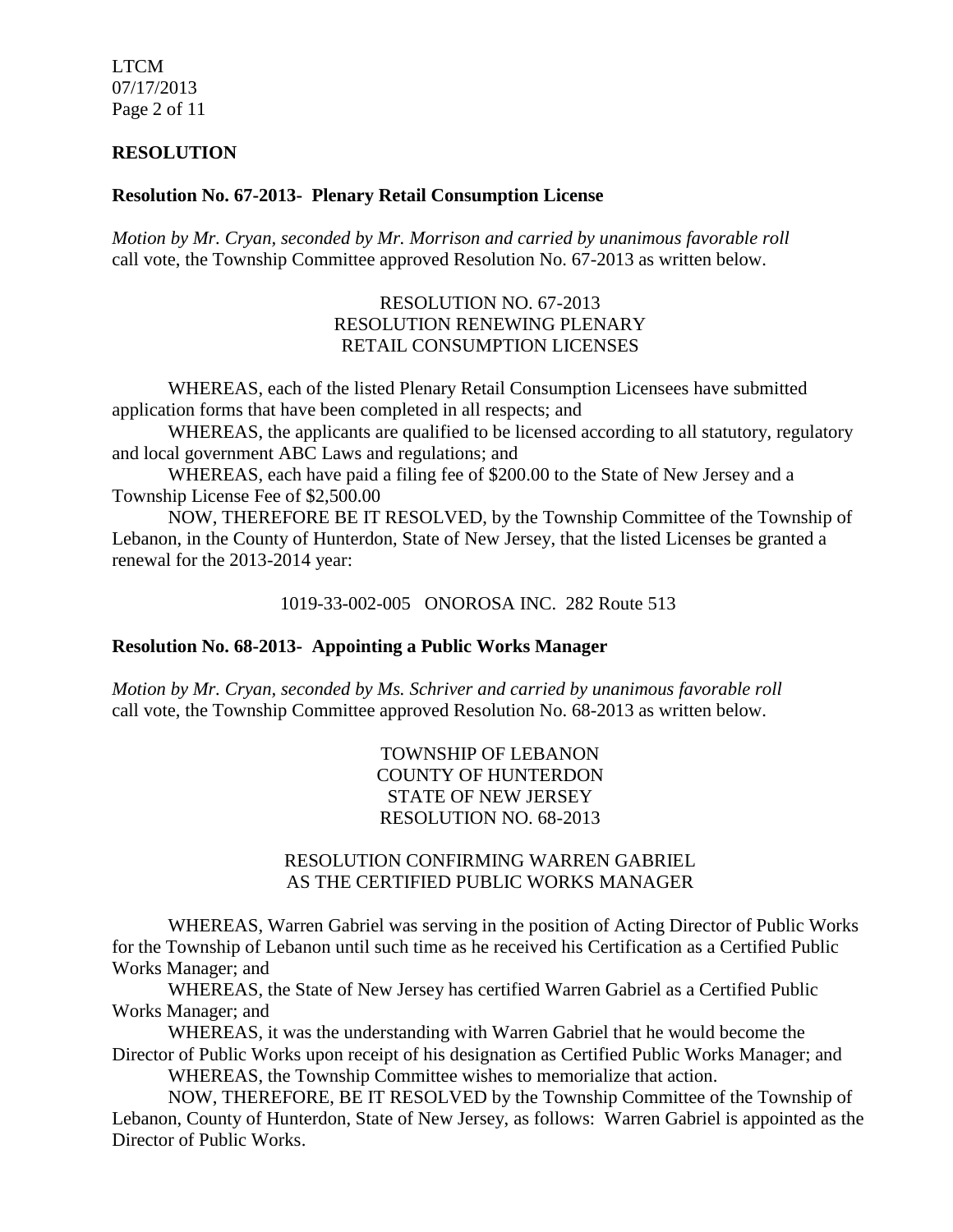LTCM 07/17/2013 Page 3 of 11

# **OLD BUSINESS**

# **LOSAP – Lerch, Vinci & Higgins, LLP - Proposal for Agreed Upon Procedures**

Mr. Milkowski and Mr. Cryan recused themselves from the meeting.

Mayor McKee stated that the Township received a proposal for corrective procedures from the Special Auditor. It appears that they are proposing to go back for the 6 years that had not been looked into and correcting the LOSAP submissions from the origination to the present. The Auditor provided a cost of \$12,000.00 to conduct the review. Ms. Schriver stated that it is a lot of money but questioned what other options the Township has in correcting the problem. Ms. Schriver stated that the Township could request proposals from other auditors; however, they would have to do research to become familiar with the reviews that have been done so far. Mayor McKee stated that he was thinking that possibly some of them "leg work" could be done by the Township to offset the cost. Mayor McKee stated that through the entire process the Township has not heard from the Fire Department. Mayor McKee stated that the Fire Department is involved in the program and maybe they can hold a meeting to discuss LOSAP and possible ideas on how to move forward. Mayor McKee suggested that the Township Attorney, the Special Auditor and Lincoln Financial could hold a pre-meeting to set up a course to follow. Then at a future meeting the Township Committee can decide which way the Township will proceed with the matter. Mayor McKee stated that he may be slowing things down a bit; however, feels that he is being prudent in involving the Fire Department in the process. Mayor McKee suggested having a sub-committee from the Township Committee to sit with the Fire Department to see what they have to say.

Attorney Cushing stated that there are two items on the agenda which are somewhat related. The Special Auditor's proposal and correspondence received from the Director of the Division of Local Government Services requesting the status of the LOSAP matter in the Township. Attorney Cushing stated that he was surprised with the cost of the proposal and noted that there were some caveats in the Auditor's letter which need to be explored. Attorney Cushing stated that he feels that it needs to be established that the assignment which the Auditor is proposing, is consistent with the Township's wishes. The Township would not like to have any misunderstandings in the future. Attorney Cushing stated that he thinks that including the Fire Department in the process is a good idea; however, they will not have the technical expertise to correct the problem. Attorney Cushing stated that at one time the DLGS provided help to municipalities when they were in unchartered waters. Attorney Cushing suggested that the response to the Director should include a copy of the Auditor's proposal along with a statement saying that the municipality is hobbled by the 2% cap and would the Director's office be able to supply manpower to look at the work involved and see if they could do it for the Township. Attorney Cushing stated that the Director's office has been reduced also so he does not know if the request is feasible. Attorney Cushing stated that if the DLGS cannot assist the Township they will at least be of the understanding that the Township is wrestling with the issue of how to correct the problem that has been created. Attorney Cushing suggested also inquiring on if the Township Auditor could provide the work at a lesser cost. The Township Auditor has stated in the past that this is not an area that he is familiar with; consequently, there may be a learning curve. Attorney Cushing stated that one of the recommendations of the Special Auditor was that each year the LOSAP submissions should be audited. If the Township Auditor provides a cost effective proposal for the corrective procedures and becomes familiar with the program he will be able to conduct the annual audit in the future. Attorney Cushing stated that if these suggestions do not workout the Township will then need to decide if they will proceed with the Special Auditor's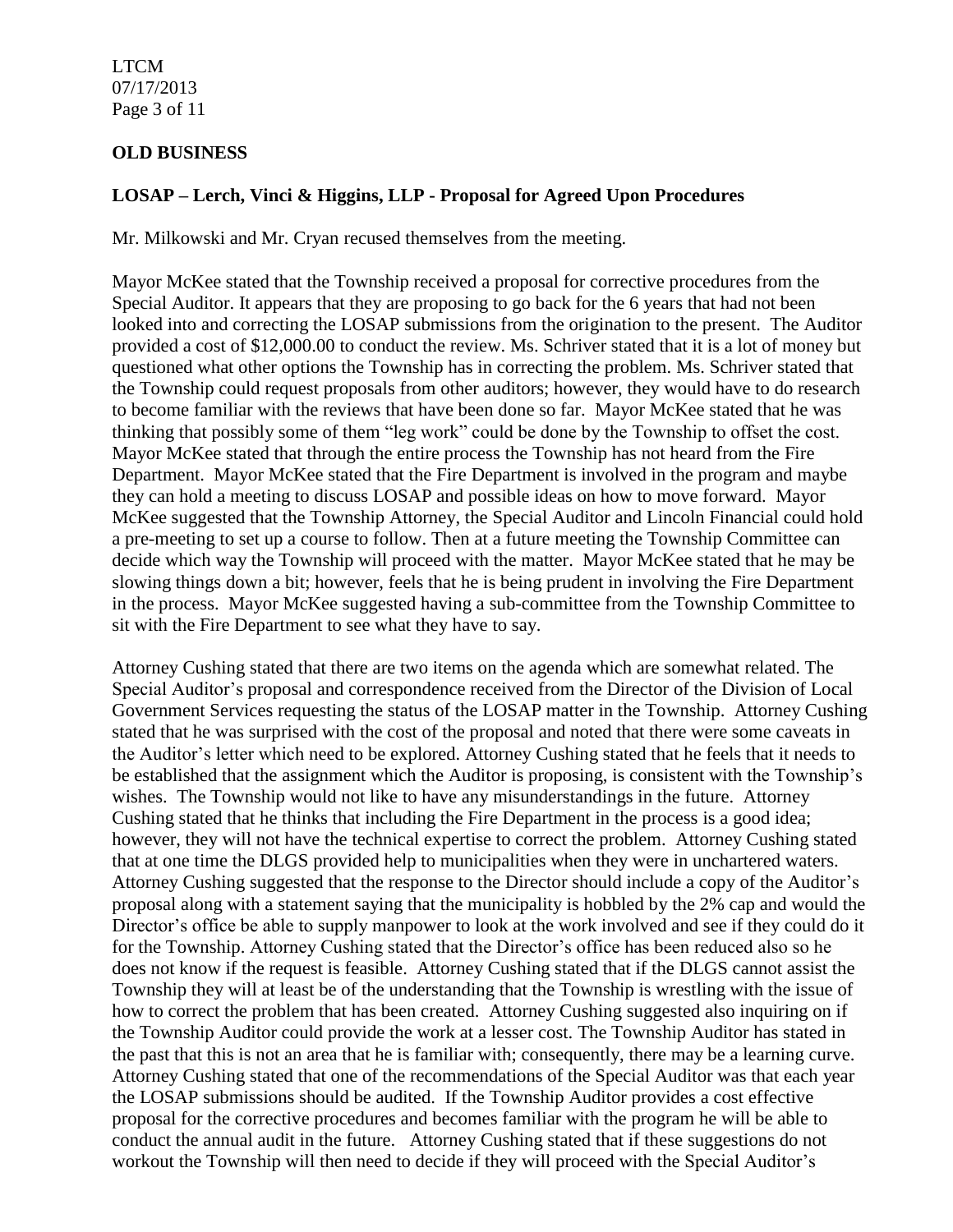LTCM 07/17/2013 Page 4 of 11

proposal. Ms. Schriver raised concerns with the amount of time it will take for the Township Auditor to become familiar with the program. Attorney Cushing noted that it is the obligation of Township to see that the inequities can be worked out. Mayor McKee stated that he would like to see if Ardito has an interest in the request and what the cost would be. Mayor McKee thinks that the Fire Department needs to get involved also. Mayor McKee recommended tabling the matter until the second meeting in August in order to look into other options. Ms. Schriver suggested reaching out to the Special Auditor to see if his proposal is for what the Committee is looking for and if it is his final proposal. Attorney Cushing stated that there may be another proposal that the Special Auditor can provide also. Attorney Cushing questioned if it is necessary to go back to the beginning of the LOSAP inception. Is it possible to conduct the review without going that far back? Attorney Cushing stated that the six year statute of limitation will probably bar anyone from coming forward from years back. Attorney Cushing stated that this is a legal point of view and if the Committee feels that in fairness to the individuals they should go all the way back, and then they have every right to do so. Ms. Schriver stated that she feels that the Township should research all the way back in fairness to the volunteers who have served the Township.

Attorney Cushing suggested sending a letter to the DLGS to inform the Director of what is going on. Attorney Cushing will also reach out to the Special Auditor to see if there is an alternate price he can provide on the services. Attorney Cushing will also send a letter to Anthony Ardito, with copy of proposal, to inquire on his interest in submitting a estimate for the work.

This matter is to be placed on the August 21, 2013 meeting agenda.

# **LOSAP Matter – DLGS Director's Letter –**

Attorney Cushing will send a letter to the DLGS informing the Director of action being taken by the Committee to address the LOSAP matter and to request help with the problem.

*Motion by Ms. Schriver, seconded by Mr. Morrison and carried by unanimous favorable roll call*  vote*,* the Township Committee authorized Attorney Cushing to send a letter to the DLGS providing a detailed description of where the Township has been, what corrective actions have been taken, and what they are looking to do. Attorney Cushing is to also ask for assistance from the DLGS in this endeavor.

Mr. Milkowski and Mr. Cryan joined the meeting.

# **Hunterdon County 300th Anniversary Committee (Lebanon Township) Update**

Ms. Laurie Hoffman, liaison for the Hunterdon County 300<sup>th</sup> Anniversary, provided the Committee with an update on events that will be held during the County's  $300<sup>th</sup>$  year, 2014. There is a webpage in which residents can find out information on for the future festivities;

[http://www.hunterdon300th.org/.](http://www.hunterdon300th.org/) The Township is responsible to sponsor events in the Township for the anniversary. The Historians are looking to do a talk at the Swack Church and a walking tour of New Hampton. The Historians will need an insurance rider for one day. The Clerk is to contact the insurance company to inquire on coverage for the next meeting. The Township Committee would like updates after each County Committee meeting.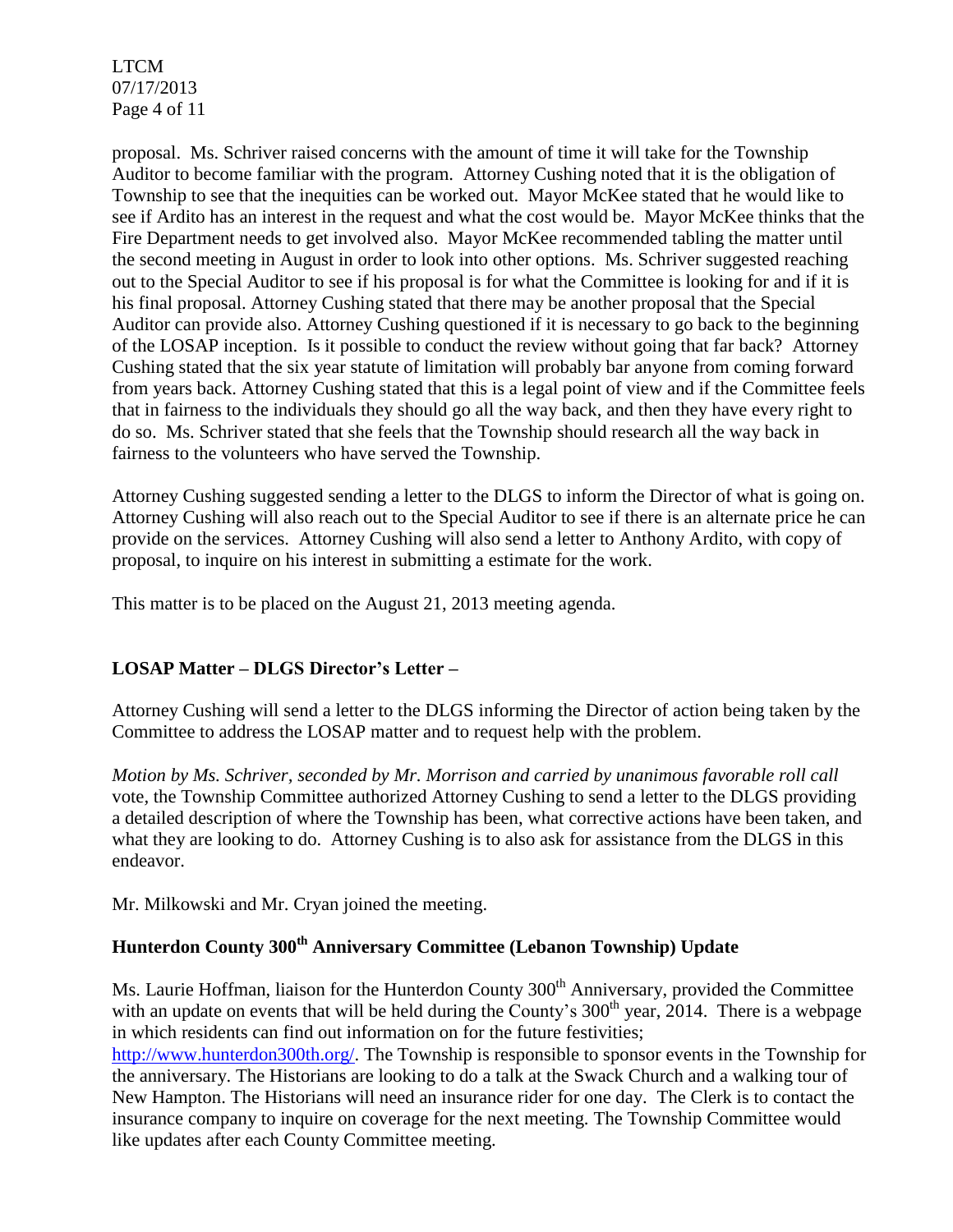LTCM 07/17/2013 Page 5 of 11

### **DPW Manager Request to Reject Road Materials Bid**

The Township had received bids for road materials; however, the DPW Manager was informed that the State escalation clause does not kick in until after 1000 tons. The bid specifications lacked language relative to such; consequently, the DPW Manager is requesting that all bids be rejected and rebid.

*Motion by M. Schriver, seconded by Mr. Cryan and carried by unanimous favorable roll call vote,* the Township Committee rejected all bids for road materials on the grounds that the specifications were not accurately drawn and authorized the bids to be relit.

### **Police Chief's Memo – Speed/Traffic Survey – Spruce Run Road**

Mayor McKee stated that the Committee had requested that the Police Chief conduct a speed/traffic survey on Spruce Run Road. The Committee received correspondence from the Chief stating that the study was conducted and verified that most vehicles traveling on Spruce Run Road were traveling at a safe speed of 27 mph to 30 mph. The Chief feels that the posting of a speed sign would have a minimal effect.

### **Chief Police Chief's Memo – Truck/Commercial Vehicle Traffic on East Hill Road**

Mayor McKee stated that the Committee also asked the Police Chief to look into truck/commercial vehicle traffic on East Hill Road. The Committee received correspondence from the Chief stating that a 100 hour survey was conducted on East Hill Road and Hickory Run Road. The survey did not show commercial vehicle and truck traffic use. The Chief recommended that a "no truck traffic zone" is not necessary.

#### **Fire Department Report**

Fire Department Vice President John Kneafsey provided a report to the Committee on EMS responses since January 2012. Mr. Kneafsey stated that there were 103 calls since January and the Fire Department EMS responded to 97 of them. Mr. Kneafsey stated that this equates to 94.4% of the calls being handled by the Department. Mr. Kneafsey stated that it is "beyond respectable and should be commendable" the coverage that the Department has been able to handle. Mr. Kneafsey stated that there are calls that they have missed but they are a volunteer organization. Mr. Kneafsey noted that they do have duty crews at this time. Mr. Kneafsey stated that relative to the coverage concerns, which were brought to the Committee by an unknown source, they have not seen any documents as to where the calls were missed. There may have been calls missed during the day; however, the calls were during the day when the Fire Department does not have the capability of handling the calls. This is why the 27 Truck handles the daytime calls. Some calls were missed by the 27 Truck because they were on a call and an additional call came in. Mr. Kneafsey stated that he feels that the report should make the Committee feel more confident in what the Fire Department has undertaken and what they have been able to do. Mr. Kneafsey stated that the report also provides a breakdown of the mutual aid calls that the LTVFD has covered in other towns. Mr. Kneafsey stated that the report does not provide for the 8 to 10 standbys the EMS covered; therefore, the 94.4% range may be increased to 97% or so. The Township Committee thanked Mr. Kneafsey for the report. Mayor McKee stated that the report goes a long way in shedding light on the call issues and feels that at 94.4% things are going very well and he appreciates it.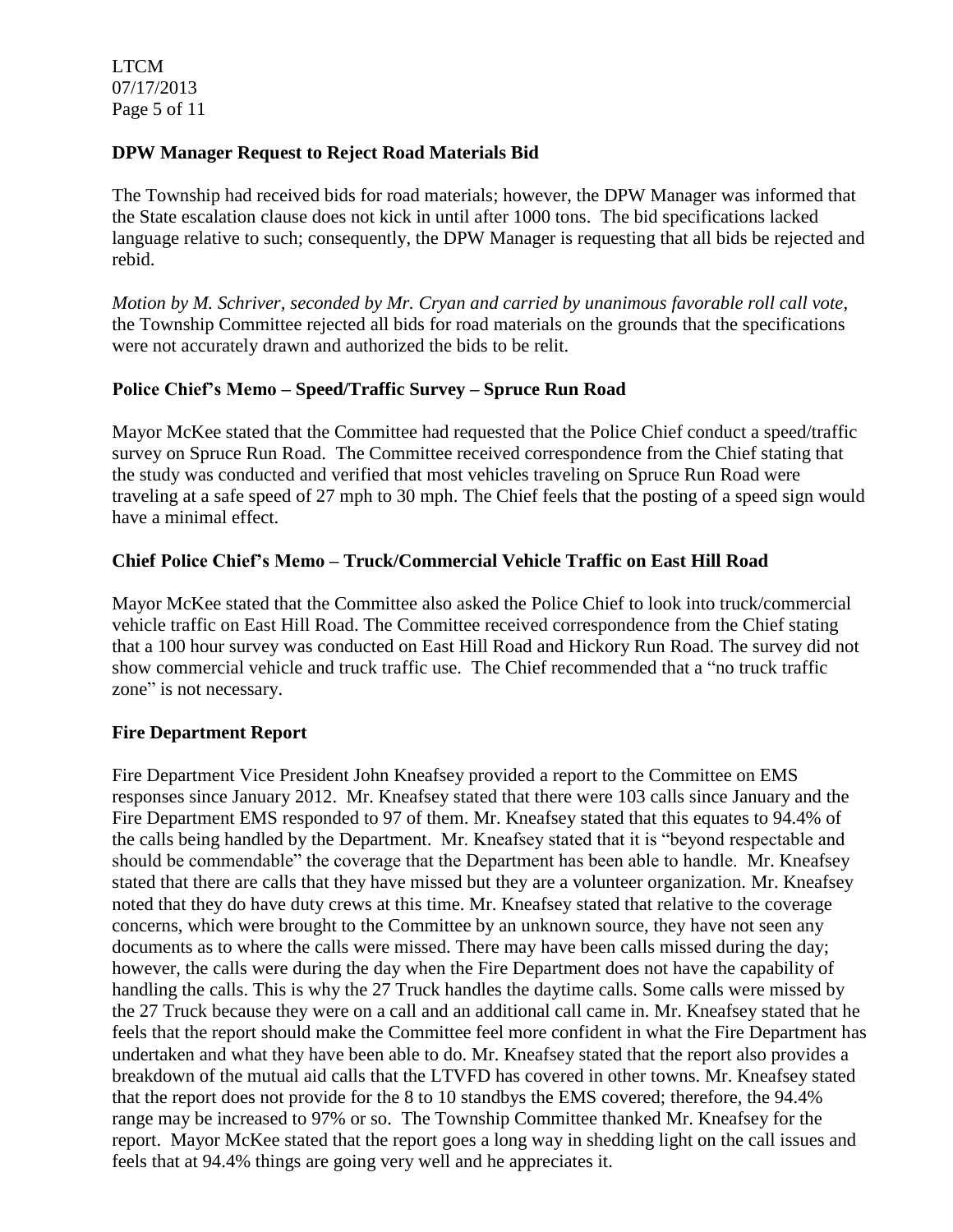LTCM 07/17/2013 Page 6 of 11

#### **NEW BUSINESS**

#### **Change October 16, 2013 Meeting Date**

The Special General Election will be held on October 16, 2013 which is a scheduled Township Committee meeting date. The Clerk manages elections for the Township and needs to be in the polls at the close of the Election Day.

*Motion by Mr. Morrison, seconded by Ms. Schriver and carried by favorable roll call vote, the* Township Committee changed the Regular Committee meeting of October 16, 2013 to October 23, 2013. AYES: Schriver, McKee, Milkowski, Morrison ABSTAIN: Cryan

It was realized that there is another meeting the evening of October 23, 2013; consequently, the Committee discussed other options. It was determined that the election and the Committee meeting will be held on October16, 2013. The Deputy Clerk will sit in for the Clerk at the meeting.

*Motion by Mr. Milkowski, seconded by Ms. Schriver, and carried by unanimous favorable roll call*  vote, the Township Committee decided to hold the meeting on October 16, 2013 as originally scheduled.

#### **Township Historians – Museum Bathroom**

Historian Tom Burrell stated that the Historians are looking into the possibility of adding a bathroom to the museum. The museum has a well outside but there is no running water in the building. Mr. Burrell noted that the Historians are not looking for money; he was present to advise the Committee of their proposal. The Historian's proposal includes adding a heating system to the building instead of the propane heaters that are there now. This can be done later as the proposed addition would have a basement which would be ideal to place a furnace to heat the entire building. Mayor McKee stated that he feels that it is a good idea. Mr. Burrell provided a description of the plans for the addition. Mr. Burrell stated that the Architect, Chris Pickle, has done other historic projects and will provide backup information in order for the Historians to apply to the County for Historic Preservation money. Mr. Milkowski stated that he did research and there is county money that may be available. Mr. Milkowski stated that he provided the liaison of the Historians with the information on how to apply for the funds. Ms. Schriver stated that the County Open Space Director, who has since retired, encouraged the Township to apply for the money because not many apply for it. The Historians are to complete the application and submit it to the Committee for approval at a meeting. Mr. Cryan will meet with the Historians. The Historians will submit the application to the Clerk so it can be placed on the next meeting agenda.

#### **Highview Street Residents Request for Removal of Street Light**

The residents on Highview Street contacted the Mayor to inform him that there was a streetlight installed on their street and they do not want it there. The residents are requesting that the Committee petition JCP & L and request that the light be removed as it was never there in the past. Mayor McKee stated that JCP & L said that light was always there but will remove it if the Township requests.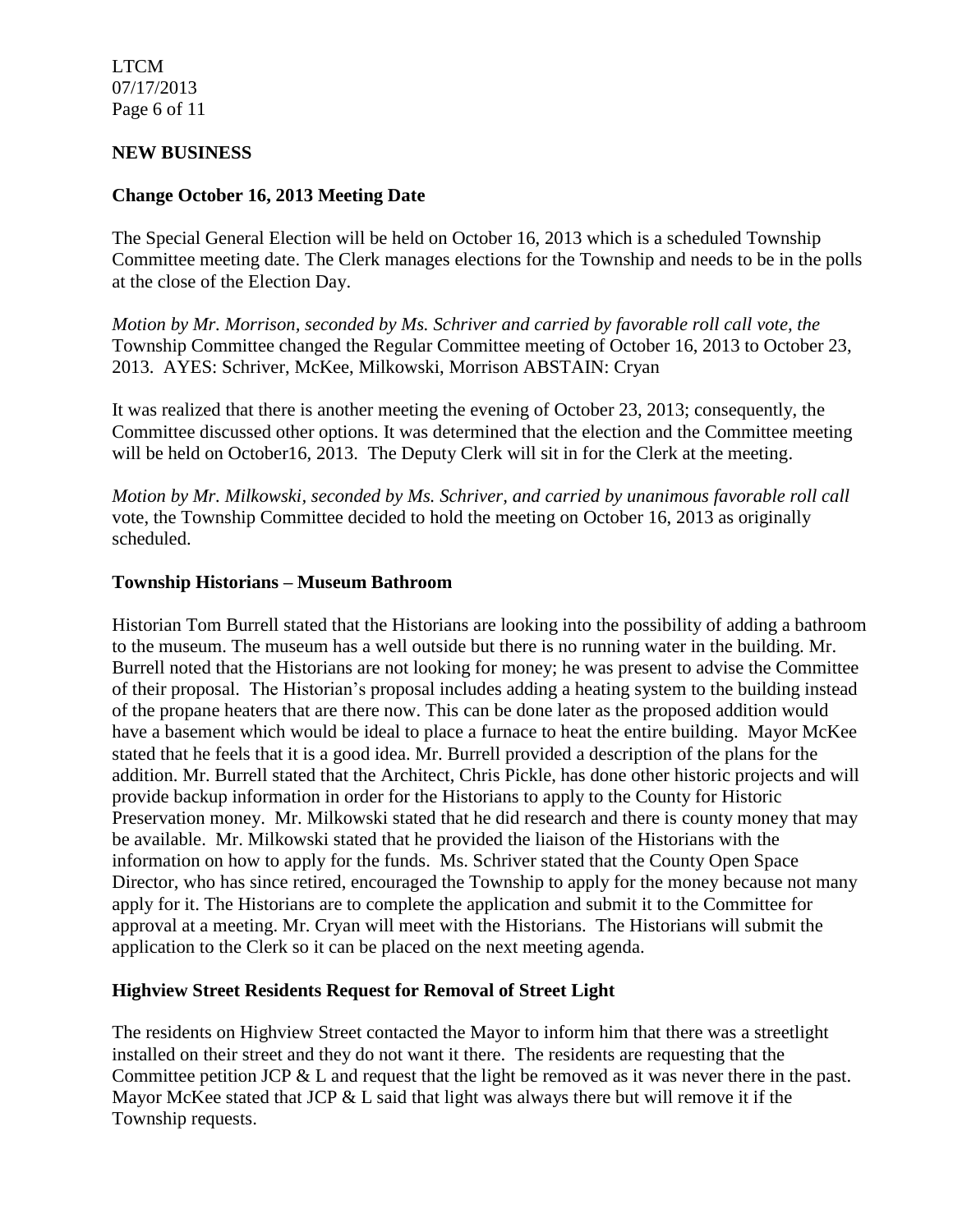LTCM 07/17/2013 Page 7 of 11

*Motion by Ms. Schriver, seconded by Mr. Milkowski and carried by unanimous favorable roll call*  vote, the Township Committee authorized the Clerk to send a letter to JCP&l to request that the light be removed from Highview Street in the Township.

# **Raffle Application – Voorhees Viking Victory Club – Various Dates**

*Motion by Ms. Schriver, seconded by Mr. Cryan and carried by unanimous favorable roll call vote,* the Township Committee approved a raffle application for the Voorhees Viking Victory Club for various dates.

# **Dawn Pascale - Request to Turn the Towns Teal**

*Motion by Mr. Milkowski, seconded by Mr. Cryan and carried by unanimous favorable roll call*  vote, the Township Committee approved the request of Dawn Pascale to turn the Town Teal by placing teal ribbons around the Township in an effort to create awareness for ovarian cancer.

# **A Statement of Thanks**

Ms. Schriver thanked Lillian Shupe, of the Hunterdon Democrat, for the article she wrote on Memorial Park and thanked the Garden Club for their work on the Township gardens.

# **PRESENTATION OF VOUCHERS**

Committee Members provided a description of vouchers exceeding \$1000.00.

*Motion by Ms. Schriver, seconded by Mr. Morrison and carried by unanimous favorable roll call*  vote, the Township Committee approved the July 17, 2013 bill list in amount of \$465,116.59.

# **CORRESPONDENCE**

- a. Ss. Peter & Paul R. C. Church Notification of 4-Day Walking Pilgrimage
- b. Tax Collector's Report for the Month of June 2013
- c. Hunterdon County Engineer's Office –

Notice of Resurfacing and Safety Improvements/CR 513 (Plans are on File in the Clerk's Office)

Mayor McKee stated that now is the time to talk to the County about the drainage issues at the corner of Bunnvale Road and County Route 513 as they are planning improvements on County Route 513. A letter should be sent to the County Engineer from the Township Engineer outlining the issues of drainage.

*Motion by Mr. Milkowski, seconded by Mr. Morrison and carried by unanimous favorable roll call vote,* the Township Committee authorized the Township Engineer to write a letter to the County Engineer stating the Committee's concerns with the drainage.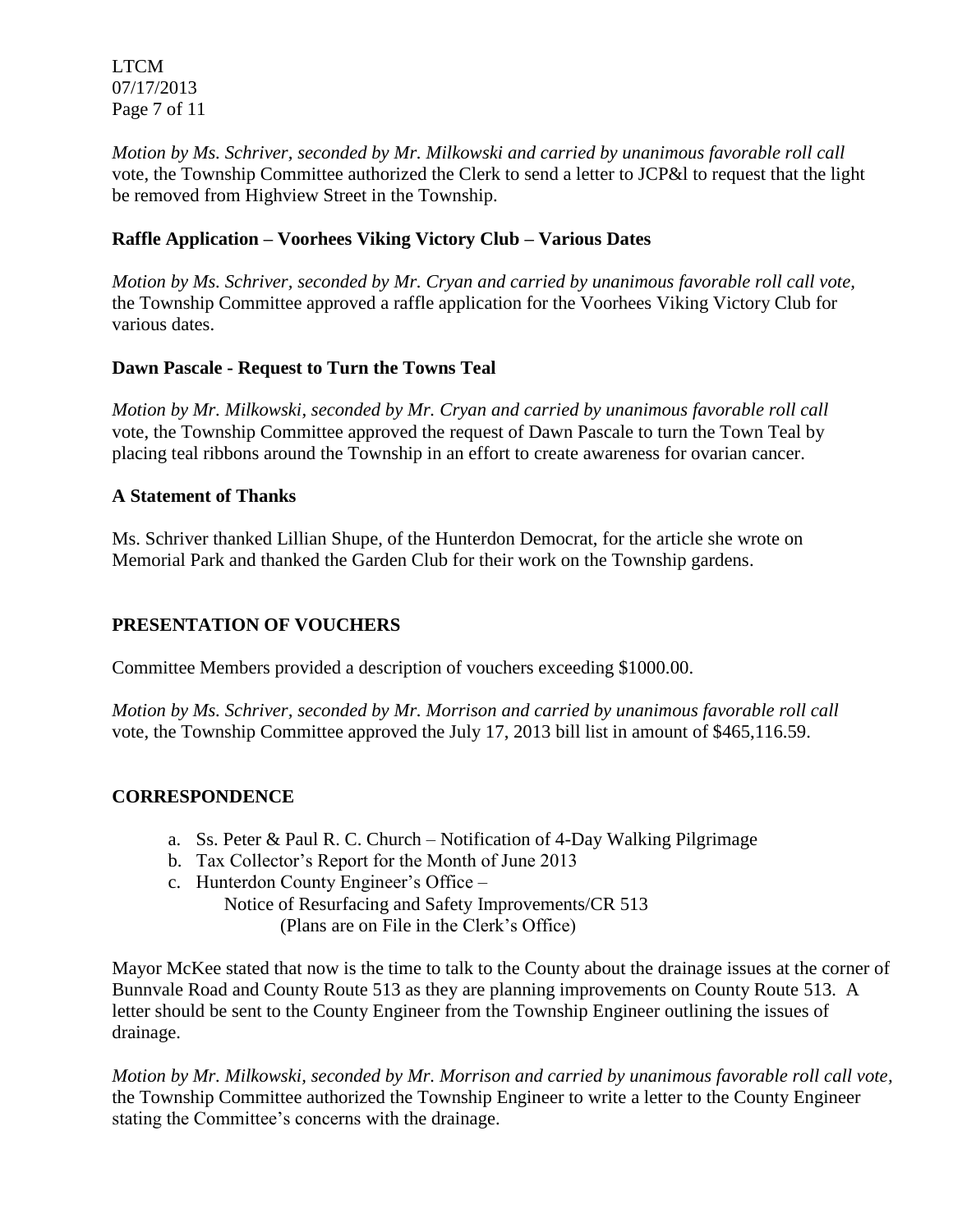LTCM 07/17/2013 Page 8 of 11

# **PUBLIC COMMENTS**

*Motion by Ms. Schriver, seconded by Mr. Cryan, and carried by unanimous favorable roll call vote,* the Township Committee opened the Public Comment portion of the meeting at 8:10 p.m.

Ms. Laurie Hoffman questioned why the Township is permitting the water to run on to the Township's property from the County roads.

Ms. Hoffman asked for the Committee to announce what the vouchers are actually for.

Ms. Hoffman recommended sending a letter to each LOSAP participant asking if they have a problem with the way LOSAP was administered. If someone raises concerns an audit can be conducted on that particular person.

Mr. Anthony Casale asked if an invoice went to the Cell Tower Co-locator company. Attorney Cushing stated that it was sent today.

Mr. Casale asked what the status is of the Cable Franchise renewal and stated that he is worried that the Township is missing out on opportunities.

Mr. Casale was asked if the draft agreement is finalized with the Fire Department for the lease of the Squad building. Mayor McKee stated that the subcommittee is working with Fire Department. Ms. Schriver stated that she and Mr. Cryan met with the Fire Department and the Fire Department is reviewing the proposal.

Mr. Casale stated that the streetlight on corner of Bunnvale Road and Boulder Field Road keeps going out. The Clerk will request that JCP & L look into the light problem.

Mr. Casale questioned the statute of limitations as it would relate to the LOSAP matter. Mr. Casale stated that the state of limitation is from the time of discovery and does not feel that it should hold a lot of weight. He feels that the Township should pay the Firemen what they are due.

Mr. Casale asked what grants the Committee is working on at this time. Ms. Schriver stated that she gave information to the Fire Department for the grant that she was working on for the Squad building. Ms. Schriver stated that she was working on an Open Space grant for the park. Mr. Milkowski stated that a grant will be applied for the museum also.

Mr. Casale stated that the paving by Rite Aid on Route 513 in Califon was done at the request of Califon to the County. Mr. Casale suggested that the letter being sent to the County for the drainage issues should come from the Committee as opposed to the Township Engineer.

Mr. Casale commended Mr. Kneafsey for his Fire Department report and complimented the Fire Department for their efforts and for all of the calls they have responded to.

Mr. Kneafsey's report was not listed on the agenda so Mr. Casale stated that any item which is discussed at the Committee meeting should be listed on the agenda so the public may be able to comment on the issue.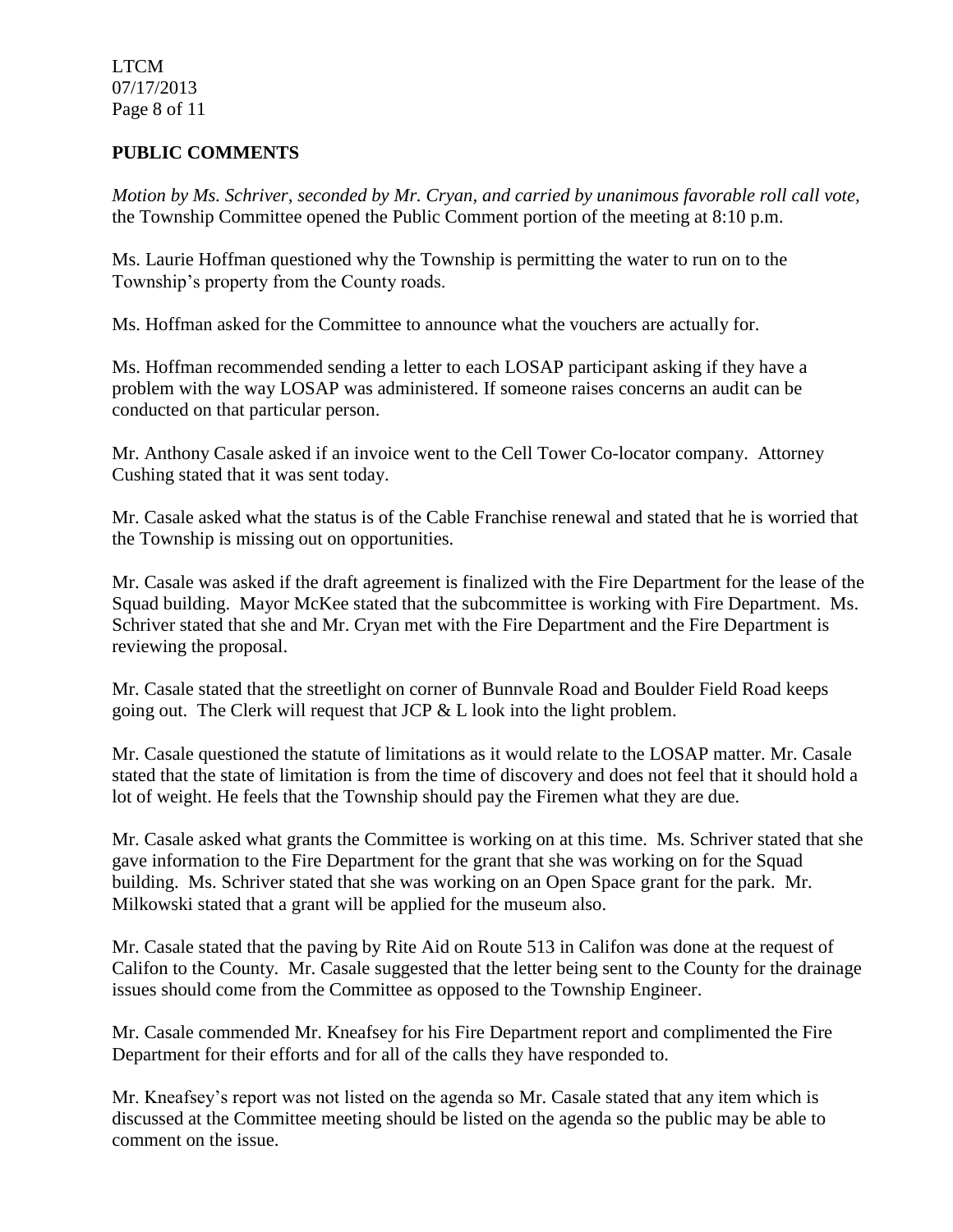LTCM 07/17/2013 Page 9 of 11

Mr. Scott Koenig informed the Committee that he has been working with Township on technology for years and has serviced phones also. Mr. Koenig has conducted surveys for phone service and made recommendations which saved the Township money. Mr. Koenig stated that there is another opportunity to save money by implementing phone lines through Comcast. Comcast has been making improvements in the area. Mr. Koenig is also working with a company who conducts reversed electrical auctions.

Mr. Victor Hoffman stated that in regard to LOSAP he would like to know why the Fire Department has not been around and noted that if there is no interest from the Fire Department the matter should be closed and all should move on. Mr. Hoffman stated that Attorney Cushing has said that the Committee should have been approving the LOSAP submissions each year and that process is very complicated. Mr. Hoffman stated that one man has been held accountable and he feels that there are people who should be indited for the things they have said about him. Mr. Hoffman provided the Committee with suggestions for moving forward with LOSAP.

Mr. Hoffman stated that originally there was a tree by the Library, there was no indentation in the roadside and there was always s puddle at the corner of Bunnvale Road and County Route 513. Mr. Hoffman stated that the County took the tree down and dug a trench. Mr. Hoffman suggested putting dirt in the trench to see if it corrects the problem. Mr. Hoffman stated that there are many dead trees in between the Church and the Library that need to be cut down and new trees need to be planted.

Mr. Hoffman stated that he would like to buy the Swack Church for \$1.00. Attorney Cushing stated that he will need to deal with the property owner. Discussion was held on the need to take care of the property. Mr. Hoffman stated that the group that cleaned up the Church wants to take it over to insure that it will be maintained. There are people who want to financially contribute to the efforts but want to receive credit for tax deductions. If a "not for profit" organization is formed people can donate toward the upkeep and receive their deductions.

Ms. Hoffman stated that story time will be held in the park on July 28, 2013 from 3 p.m. to 5 p.m.

*Motion by Ms. Schriver, seconded by Mr. Cryan and carried by unanimous favorable roll call vote* the Township Committee closed the public comment portion of the meeting at 8:51 p.m.

#### **Resolution No 69-2013 –Executive Session**

*Motion by Mr. Cryan, seconded by Mr. Milkowski and carried by unanimous favorable roll call vote,* the Township Committee approved Resolution No. 69-2013 and convened in executive session at 9:02 p.m.

# TOWNSHIP OF LEBANON COUNTY OF HUNTERDON STATE OF NEW JERSEY RESOLUTION NO. 69-2013 RESOLUTION AUTHORIZING EXECUTIVE SESSION

WHEREAS, the Open Public Meetings Act; *N.J.S.A.* 10:4-6 *et seq*., declares it to be the public policy of the State to insure the right of citizens to have adequate advance notice of and the right to attend meetings of public bodies at which business affecting the public is discussed or acted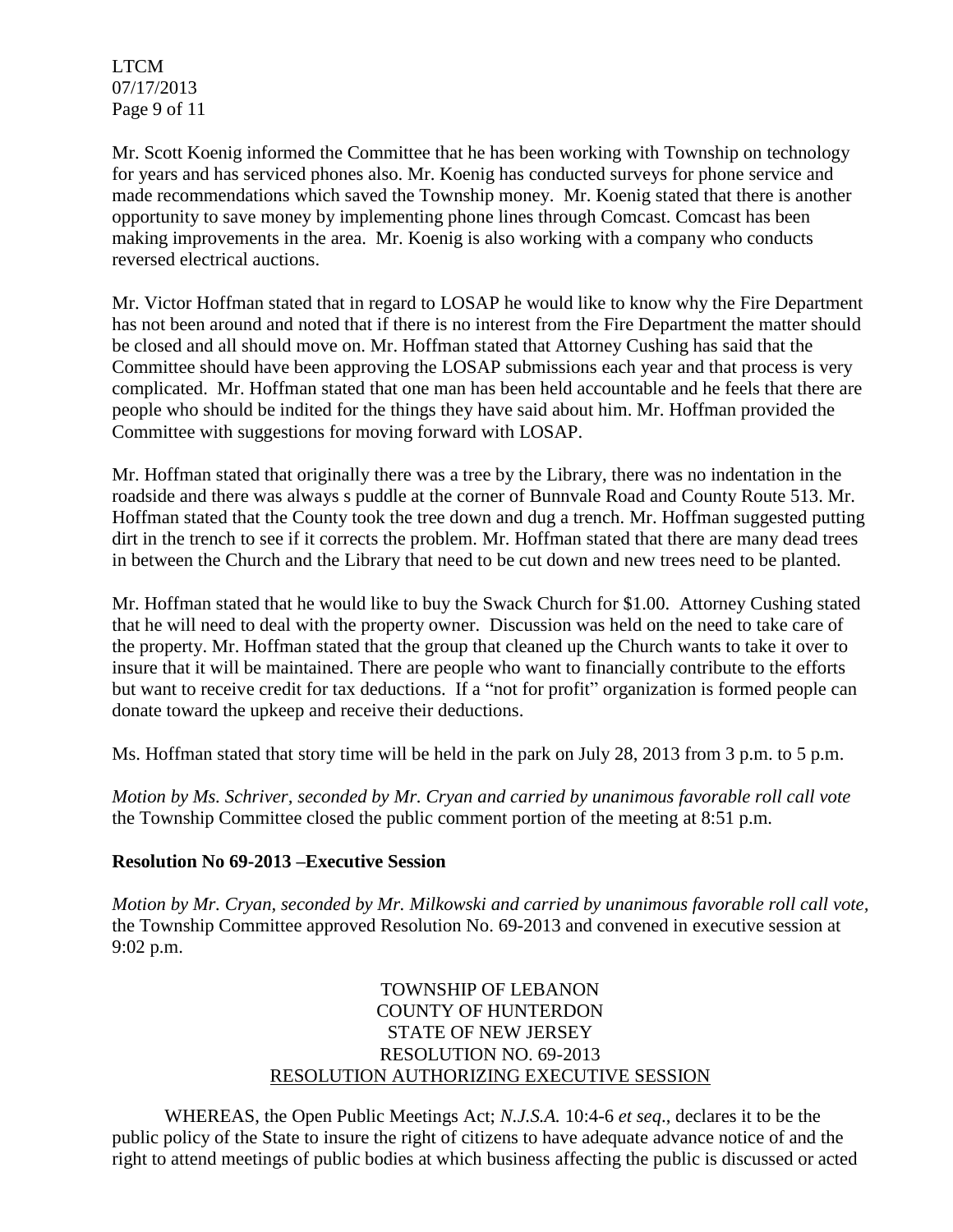LTCM 07/17/2013 Page 10 of 11

upon; and

WHEREAS, the Open Public Meetings Act also recognizes exceptions to the right of the public to attend portions of such meetings; and

 WHEREAS, the Mayor and Committee find it necessary to conduct an executive session closed to the public as permitted by the *N.J.S.A*. 40:4-12; and

 WHEREAS, the Mayor and Committee will reconvene in public session at the conclusion of the executive session;

 NOW, THEREFORE, BE IT RESOLVED by the Mayor and Committee of the Township of Lebanon, County of Hunterdon, State of New Jersey that they will conduct an executive session to discuss the following topic(s) as permitted by *N.J.S.A*. 40:4-12:

A matter which Federal Law, State Statute or Rule of Court requires be kept confidential or excluded from discussion in public (Provision relied upon:

 $\qquad \qquad ; \qquad$ A matter where the release of information would impair a right to receive funds from the federal government;

A matter whose disclosure would constitute an unwarranted invasion of individual privacy; A collective bargaining agreement, or the terms and conditions thereof (Specify contract:

\_\_\_\_\_\_\_\_\_\_\_\_\_\_\_\_\_\_\_\_\_\_\_\_\_\_\_\_\_\_\_\_\_\_\_\_\_\_\_\_\_\_\_); A matter involving the purpose, lease or acquisition of real property with public funds, the setting of bank rates or investment of public funds where it could adversely affect the public interest if discussion of such matters were disclosed; Real Estate Acquisitions

Tactics and techniques utilized in protecting the safety and property of the public provided that their disclosure could impair such protection;

\_\_\_\_\_\_Investigations of violations or possible violations of the law;

 X Pending or anticipated litigation or contract negotiation in which the public body is or may become a party; (The general nature of the litigation or contract negotiations is: \_\_\_Professional Service Contracts The public disclosure of such information at this time would have a potentially negative impact on the municipality's position in the litigation or negotiation; therefore this information will be withheld until such time as the matter is concluded or the potential for negative impact no longer exists.)

 X Matters falling within the attorney-client privilege, to the extent that confidentiality is required in order for the attorney to exercise his or her ethical duties as a lawyer; (The general nature of the matter is: A matter pertaining to matter involving a question not having to do with employee performance but having to do with an employee.

OR the public disclosure of such information at this time would have a potentially negative impact on the municipality's position with respect to the matter being discussed; therefore this information will be withheld until such time as the matter is concluded or the potential for negative impact no longer exists.*)*;

Matters involving the employment, appointment, termination of employment, terms and conditions of employment, evaluation of the performance, promotion or disciplining of any specific prospective or current public officer or employee of the public body, where all individual employees or appointees whose rights could be adversely affected have not requested in writing that the matter(s) be discussed at a public meeting; (The employee(s) and/or general nature of discussion is: Union Contract\_\_\_\_\_\_\_\_\_\_\_\_\_ the public disclosure of such information at this time would violate the employee(s) privacy rights; therefore this information will be withheld until such time as the matter is concluded or the threat to privacy rights no longer exists.;